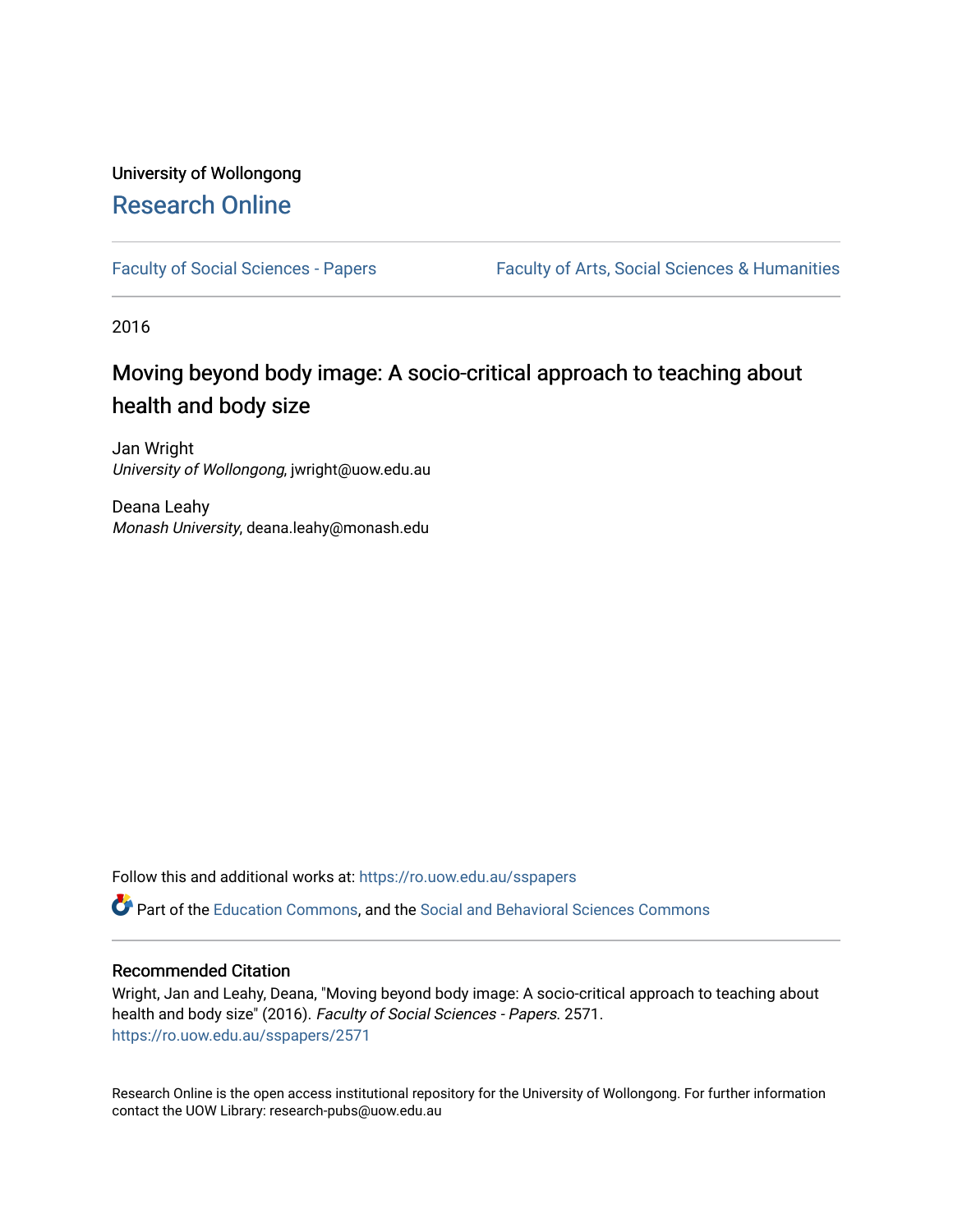# Moving beyond body image: A socio-critical approach to teaching about health and body size

# Abstract

Concerns about young people's (read, young women's) body dissatisfaction in schools have resulted in the introduction of programs promoting positive body Image in an effort to reduce eating disorders. These programs, informed by psychological or socio-psychological notions of the relations between self and bodies, seem to have considerable credibility in schools and in the academic Iiterature because of their authoritative underpinnings. In this chapter, we want to examine the ways in which such programs engage with discourses around bodies, fat, and size. For example, do they challenge discourses of weight-based oppression, create safe spaces for learning about weight and size, and/or (re)produce normative notions of individual responsibility and health?

# Keywords

health, about, teaching, approach, critical, socio, image, size, body, moving, beyond

# **Disciplines**

Education | Social and Behavioral Sciences

# Publication Details

Wright, J. & Leahy, D. (2016). Moving beyond body image: A socio-critical approach to teaching about health and body size. In E. Cameron & C. Russell (Eds.), The Fat Pedagogy Reader: Challenging Weight-Based Oppression Through Critical Education (pp. 141-149). New York, United States: Peter Lang.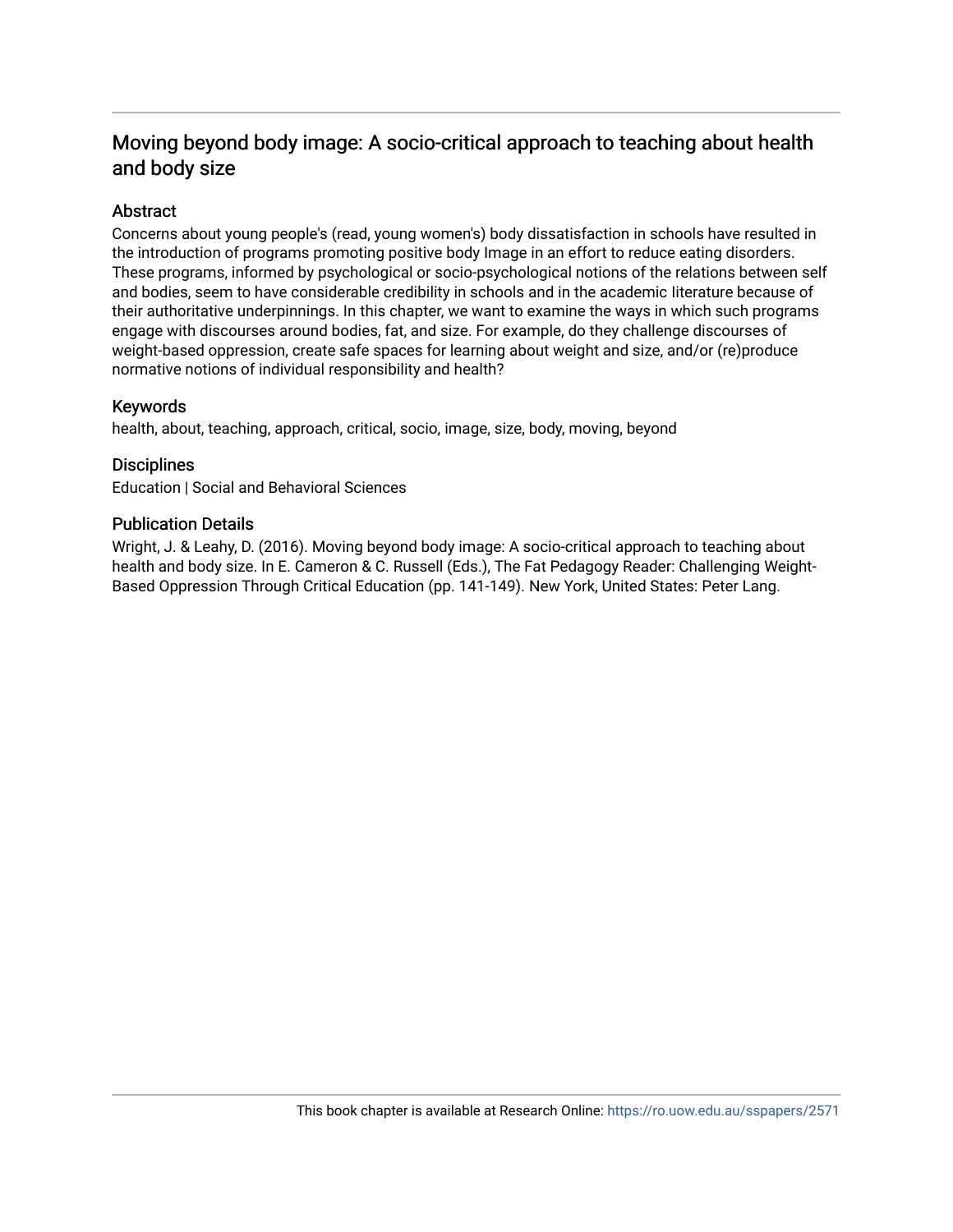Wright, J. & Leahy, D. (2015) Beyond body image: a socio-critical approach to teaching about health and body size, in E. Cameron & C. Russell (eds) *The Fat Pedagogy Reader: Challenging Weight-Based Oppression in Education.* New York: Peter Lang

Concerns about young people's (read young women's) body dissatisfaction in schools has resulted in the introduction of programs promoting positive body image in an effort to reduce eating disorders. These programs, informed by psychological or socio-psychological notions of the relations between self and bodies, seem to have considerable credibility in schools and in the academic literature because of their authoritative underpinnings. In this chapter we want to examine the ways in which such programs engage with discourses around bodies, fat, and size. For example, do they challenge discourses of weight-based oppression, create safe spaces for learning about weight and size, and/or (re)produce normative notions of individual responsibility and health?

The term "body image" has come to be used widely in the academic world, clinical practice, schools, and popular culture to signify a range of meanings, but mostly these days, meanings associated with body weight and shape. The body image programs we examine later in this chapter are firmly embedded in a psychological tradition founded on the view that an individual's own subjective experience of their appearance, which may not be the same as the social "reality" of their appearance (Cash, 2004), impacts how they interact with the world. For Thomas Cash, this "inside view" is what underpins psychological research on body image, the "multifaceted psychological experience of embodiment" or "one's bodyrelated self-perceptions and self-attitudes" (p. 1). From Cash's perspective, body-related perceptions are not only related to appearance; he points to an increasing emphasis on clinical and psychiatric research focusing on eating disorders amongst young women. This focus has been criticized as reinforcing the notion that body image only concerns girls and young women, and is primarily about body weight and shape (Cash, 2004; Pruzinsky & Cash, 2002).

Body image's genesis in psychology means that it has inherited certain understandings of the individual and ways of understanding how individuals think and behave. Research on body image is dominated by psychological scales of body (dis)satisfaction and self-esteem that has and continues to inform how interventions are imagined and enacted. In her paper assessing the contribution of psychological theory and research to understanding women's pervasive body image discontent, Linda Wolszon (1998) points to the "*individualistic* moral outlook and a narrowly instrumental view of human action and personality" (p. 543) that underpins body image research. She argues that body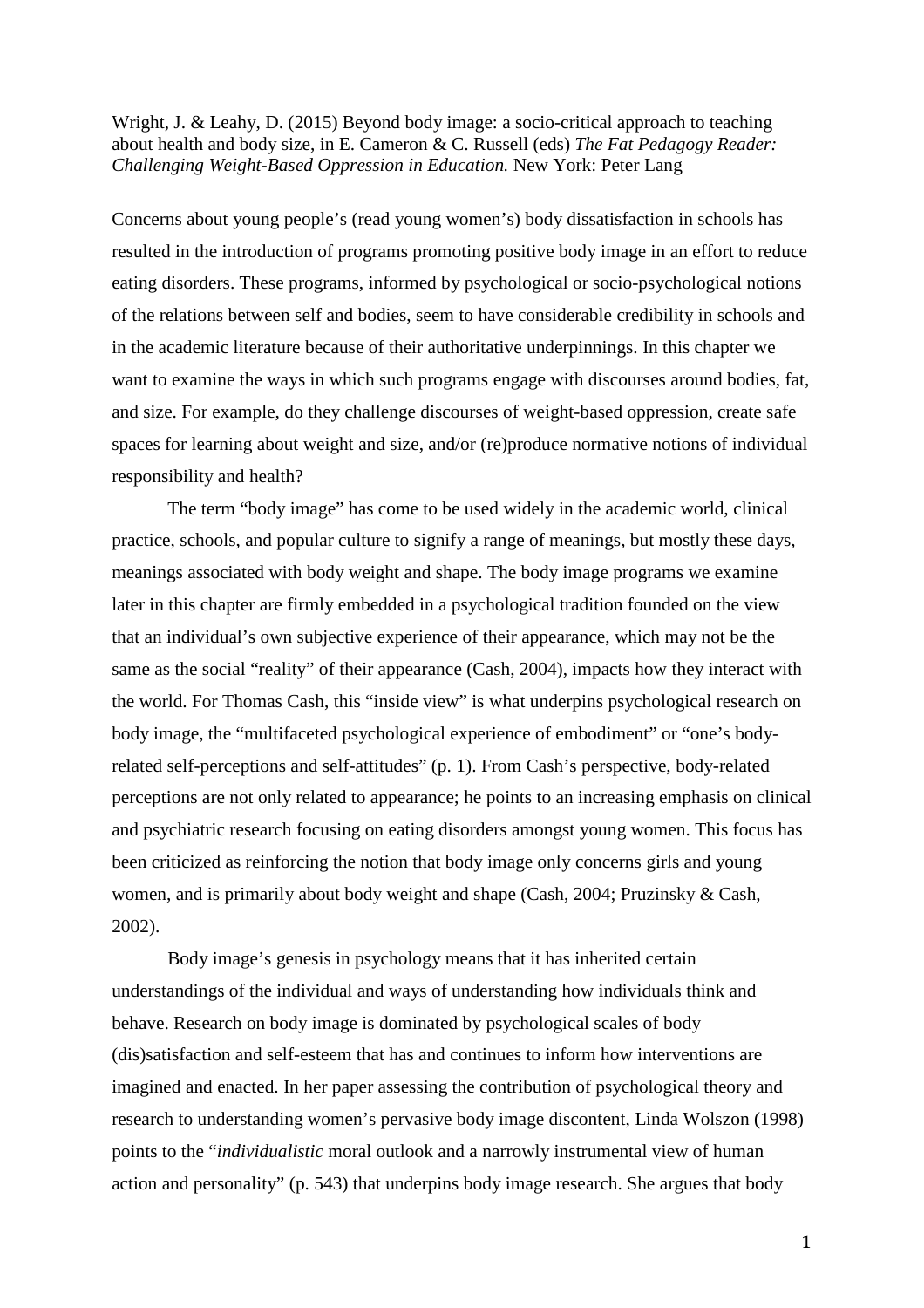image researchers and, as we argue later in this chapter, body image interventions, all assume individuals who can separate themselves from the social pressures and constraints of life, individuals, who can abstract themselves from their lived body experiences. This is not to say that body image proponents do not acknowledge cultural expectations about appearance but such attention is often tokenistic without a theoretical explanation of the relationship between the social and the individual. Their focus rather is on "self-determination and the power of personal effort" (Wolszon, 1998, p. 549) in resisting social and cultural messages. We would argue that this is particularly evident in contemporary school programs that assume knowing how media images of women are manipulated to make them appear more attractive is sufficient to diminish their effect.

Wolszon (1998) argues that such an approach also assumes women are "'cultural dopes' (Davis, 1995) who have blindly and stupidly colluded with irrational cultural practices" (p. 549). She goes on to say that "such a perspective is ultimately demeaning and overlooks women's creative participation, negotiation and resistance to cultural narratives concerning what a women should do and be" (p. 553). This is not to say that that there is an absence of femininist writing in the field of body image research. Indeed, feminist concerns about widespread reporting of women's unhappiness with their appearance have influenced the turn to eating disorder research and interventions. For example, in her contribution to the book, *Body Image*, Nita McKinley (2002) draws on social constructivist feminist writing to draw attention to how "women's normative body dissatisfaction is not a function of individual pathology but a systematic social phenomenon" (p. 55). Women and girls are constituted as objects of the gaze, to "be watched and evaluated in terms of how their bodies fit cultural standards" (p. 56). According to McKinley, they learn from an early age to watch themselves and to objectify their own bodies in order to avoid approbation and to attract approval. On the basis of this logic, McKinley developed a measure of "objectified body consciousness" (OBC) to "study the internalization of social constructions of women's bodies" (p. 56). Items in the OBC include measures of body surveillance, body shame, and appearance control beliefs. The psychological context of this work means that a more sophisticated view of the social impacts on bodily experiences is again reduced to measurable internal individualized states that are assumed to predict the likelihood of eating disorders.

#### **Body Image Interventions**

The association of body image dissatisfaction with eating disorders has led inevitably to the proliferation of interventions. These have targeted children and young people perceived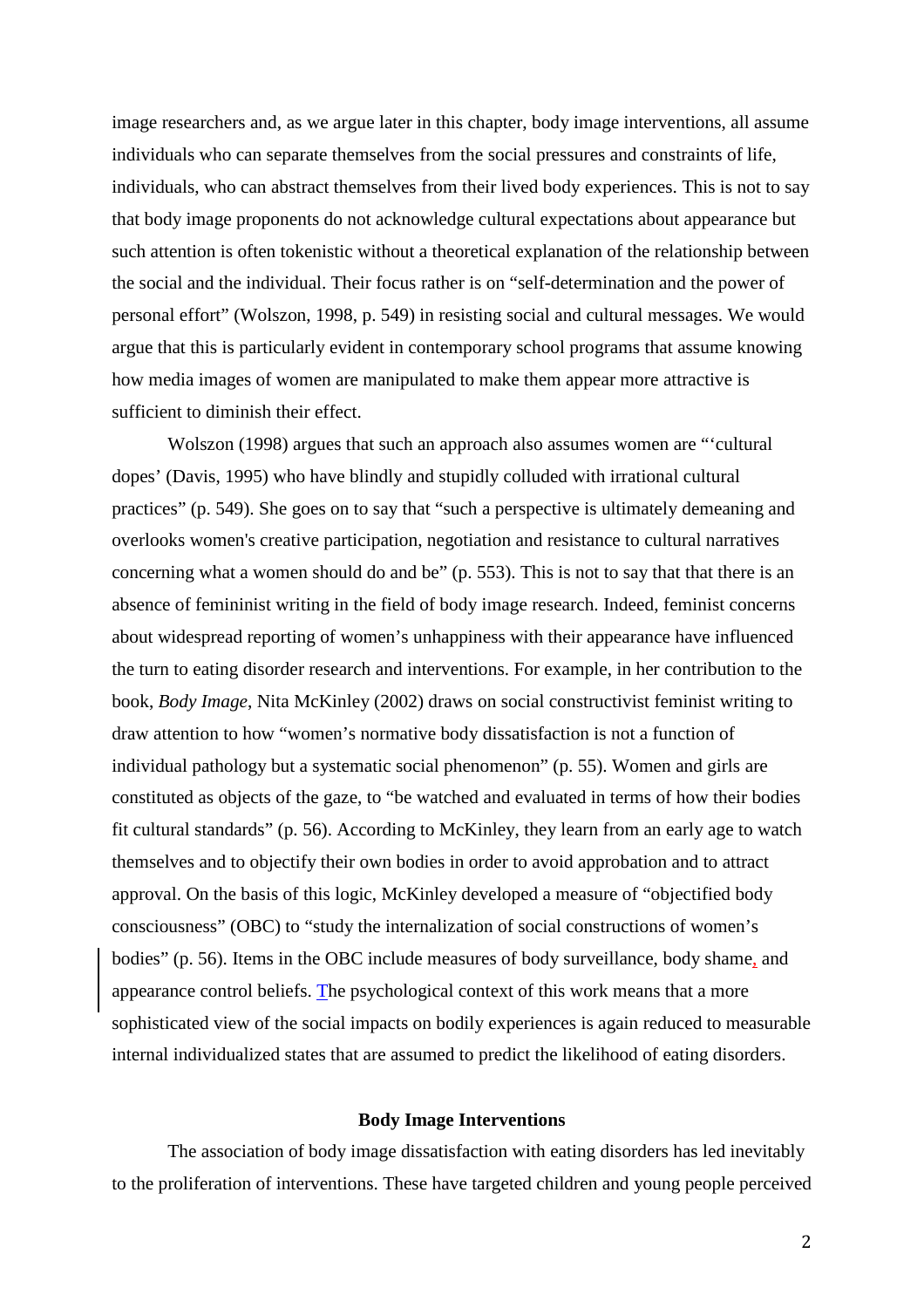to be "at risk" of eating disorders and, perhaps more problematically, the general student population of schools (**REF**). Most of these interventions have been directed at girls and young women, but increasingly interventions have included boys and young men as the eating disorder literature has pointed to the growing "risks" for the male population subjected to "ideal" images of masculinity in the media and elsewhere (Vandenbosch & Eggermont, 2013).

The most widely used approach in these interventions is a "psychoeducation" approach designed to "teach specific strategies for changing participants' social and personal environments, thoughts, attitudes, and behaviours" (Pruzinsky & Cash, 2002, p. 488). School-based programs taking this approach are underpinned by social learning theory and behavior therapy (Levine & Smolak, 2002). These programs usually take 6-12 weeks and are presented by specialists (i.e., psychologists or body image researchers) and/or teachers.

In a review of programs, Michael Levine and Linda Smolak (2002) suggest that results vary considerably; while there seems to be some positive effect on self-esteem and eating behaviours, they are usually short-term. They note that it is surprising, given the importance of sociocultural influences in shaping negative body image and disordered eating, that so many interventions focus on "students as individuals and not on changing the physical and social environments that frame negative body image" (p. 498). They thus argue that psychoeducation programs are insufficient to "foster critical understanding of the body-incontext and to effect healthy changes in relationships, norms [and] values" (p. 498). As alternatives to psychoeducation programs, Levine and Smolak point to activist and ecological approaches to the prevention of eating disorders, including what they call "a relational empowerment model" that builds on feminist theory, media literacy, and a health promoting schools model. They provide several examples of relational empowerment models that draw on feminist theory to construct programs that work with the participants' shared meanings of the contextual factors that "shape participants' body image feelings and actions" (p. 498).

Levine and Smolak also describe Niva Piran's work with an elite residential ballet company with program goals "derived from dialogue with the group, not from quantitative research generated by experts seeking to apply general psychosocial principles" (p. 499). Piran's program goes well beyond individual body perceptions:

The active processes of describing and then critically evaluating "lived experiences" of racism, harassment, and gender inequity help participants transform the private feelings of shame, concealment, and frustration inherent in body dissatisfaction into a shared public understanding. Permitting girls to voice the truths in their own lives sets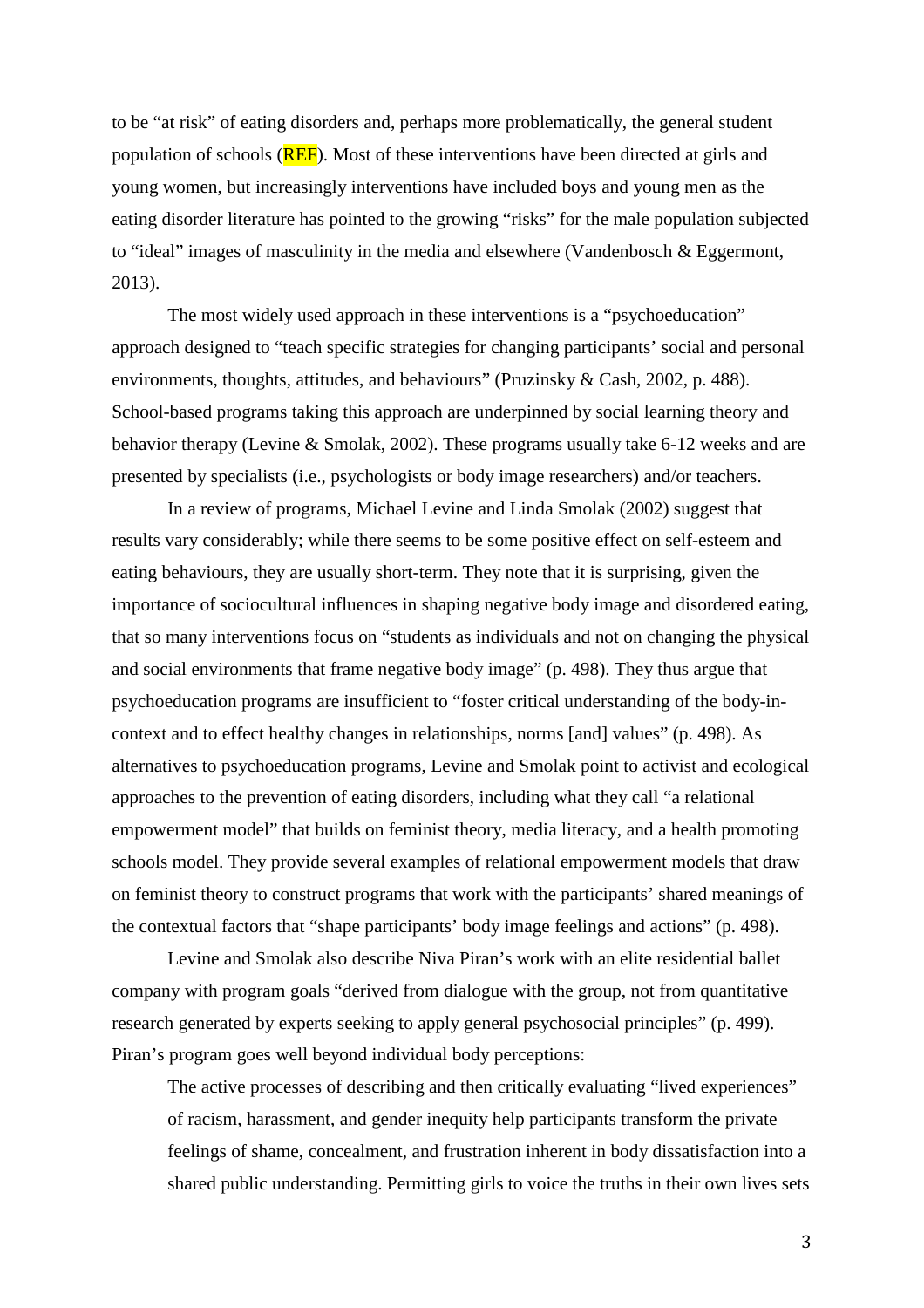the stage for the construction of alternative healthier norms and practices within the group, and from there to individual and group actions that change environments outside the group. (p. 499)

Finally, Levine and Smolak turn their attention to Health Promoting School (HPS) as a model that directly addresses the school and community environment where "students, staff, teachers, parent and community resources share the responsibility for constructing healthier school environments" (p. 501). The turn to HPS is not a surprising one given that it has held significant currency and appeal in the schools and health literature. Despite attempting to address the broader social and environmental aspects of schooling, however, the kinds of aspirations inherent in the HPS model are precarious to say the least. For example, the idea that students, staff, parents, and the community share responsibility for constructing healthier school environments assumes that there is a consensus amongst people around any health issue, in this case body image, given the HPS approach advocates that health messages be consistent across what is being taught, all teachers in the school, their resources, and parents. Consistency is difficult in a context where efforts to encourage feeling positive about one's body comes up against "obesity" prevention initiatives that use shame and disgust to demonize "overweight" bodies (Leahy, 2009). In fact we would suggest that whilst teaching for positive body image has always been difficult, the dominant "obesity" discourse in contemporary times makes this work even more difficult, if not impossible.

#### **A Closer Look at School-based Body Image Programs**

As Levine and Smolak (2002) illustrate, the psychoeducation body image approach is one usually designed and administered by mental health professionals or academics for an identified "at risk" group. School-based body image programs, on the other hand, target whole school or year group populations, not a small group identified as "at risk" of eating disorders. The school programs, however, often draw on the same strategies and activities. Both kinds of programs seem to work on the assumption that girls and young women are "unrealistically" unhappy with their potentially "normal" bodies and that they are making unrealistic estimations of their body size. This raises questions about what happens when these programs are used in schools. How do they take account of the realistic feelings of shame and alienation at least partially generated by messages in their health and physical education and other classes that frame "obesity" and "overweight" as health problems and as moral problems where individuals are assumed to be irresponsible, indulgent, and lazy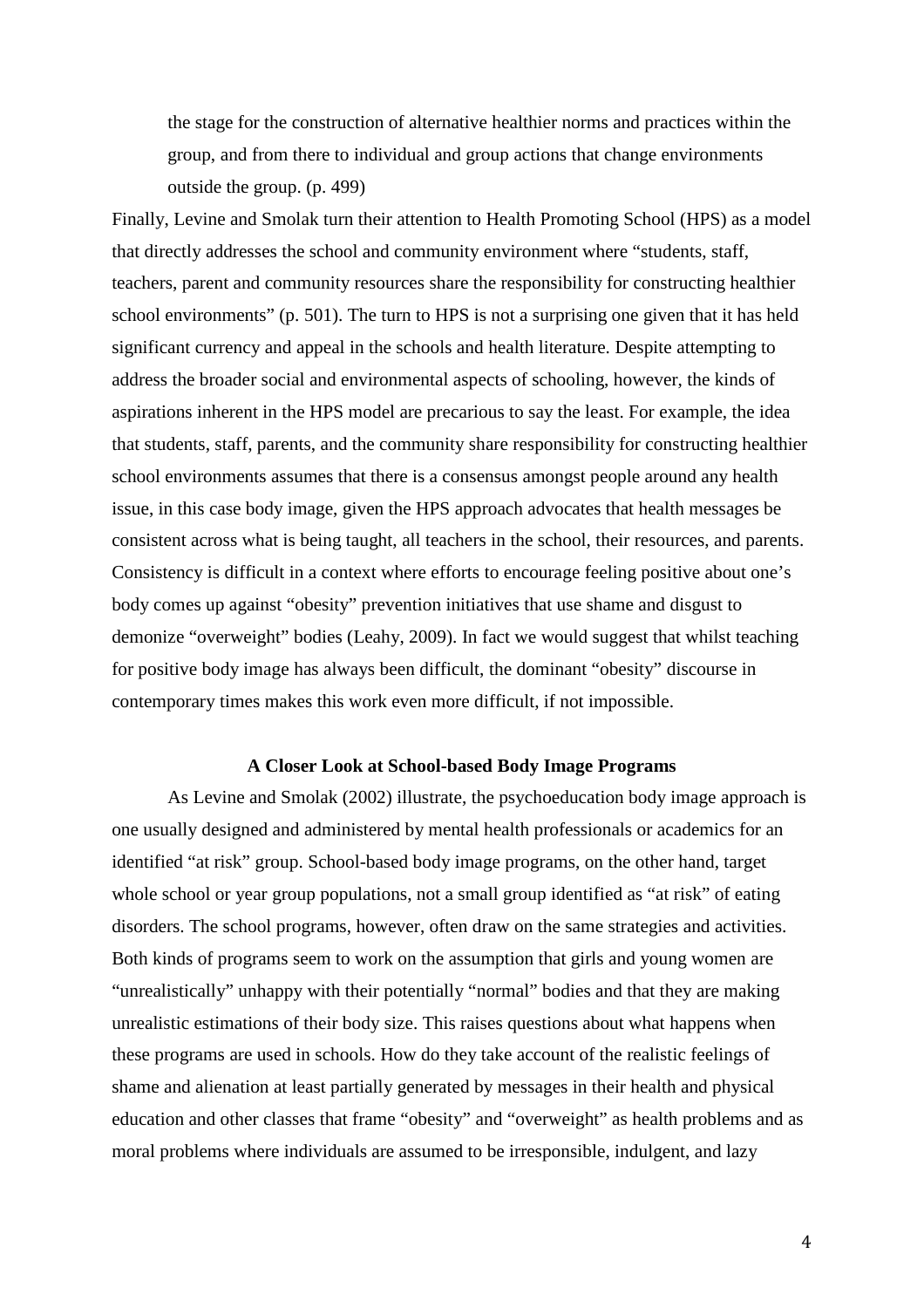(Leahy 2009). This becomes particularly interesting when programs claim to address simultaneously issues of "obesity" and eating disorders (e.g., O'Dea 2007).

In the analysis below we describe a number of programs currently being used in schools and ask how these programs engage with discourses around bodies, fat, and size. Do they challenge discourses of weight-based oppression, create safe spaces for learning about weight and size, or (re)produce normative notions of individual responsibility and health?

#### **What the Programs Have in Common**

The conflation of body image with eating disorders already sets up a clinical relation between self and body, and health and behaviours. This is evident particularly in the assumption underpinning many of the programs that suggest improving self-esteem will mitigate the risk of disordered eating/poor health behaviours and that self-esteem can be improved by activities designed to encourage a positive body image, self-acceptance, and an understanding that "everyone is different". In programs that also target "obesity," the assumption seems to be that improving self-esteem will not only mitigate against disordered eating, but also help prevent "obesity" (e.g., O'Dea, 2007). Most recent interventions also include or have as their main component a section on media literacy, designed again to persuade participants in the program that they are being duped by the media into accepting unrealistic ideal images.

The simple relationships and implicitly moralistic positions underpinning many of the body image programs are exemplified in the Australian Government's (2012) *Body Image Information Sheets*. In these sheets, the normative body is not *any* body but a body that falls within particular parameters, i.e., not "unrealistically thin" or for boys, too muscular (Information Sheet 3), there is a moral position of how a person should be – "people with a positive body image love their bodies for what they are" (Information Sheet 3), and we should and are all capable of developing better feelings about our bodies through selfdiscipline. This last directive seems to involve closely monitoring what we watch, read and listen to, as well taking responsibility for how we are feeling:

Our body image is not set in stone; it is very susceptible to change by the influences around us. This means that we may improve our body image by minimising all the things we see, watch, read, and listen to that have a negative effect on our body image. It also means that we have the power to change the way we see, feel and think about our bodies! (Information Sheet 1)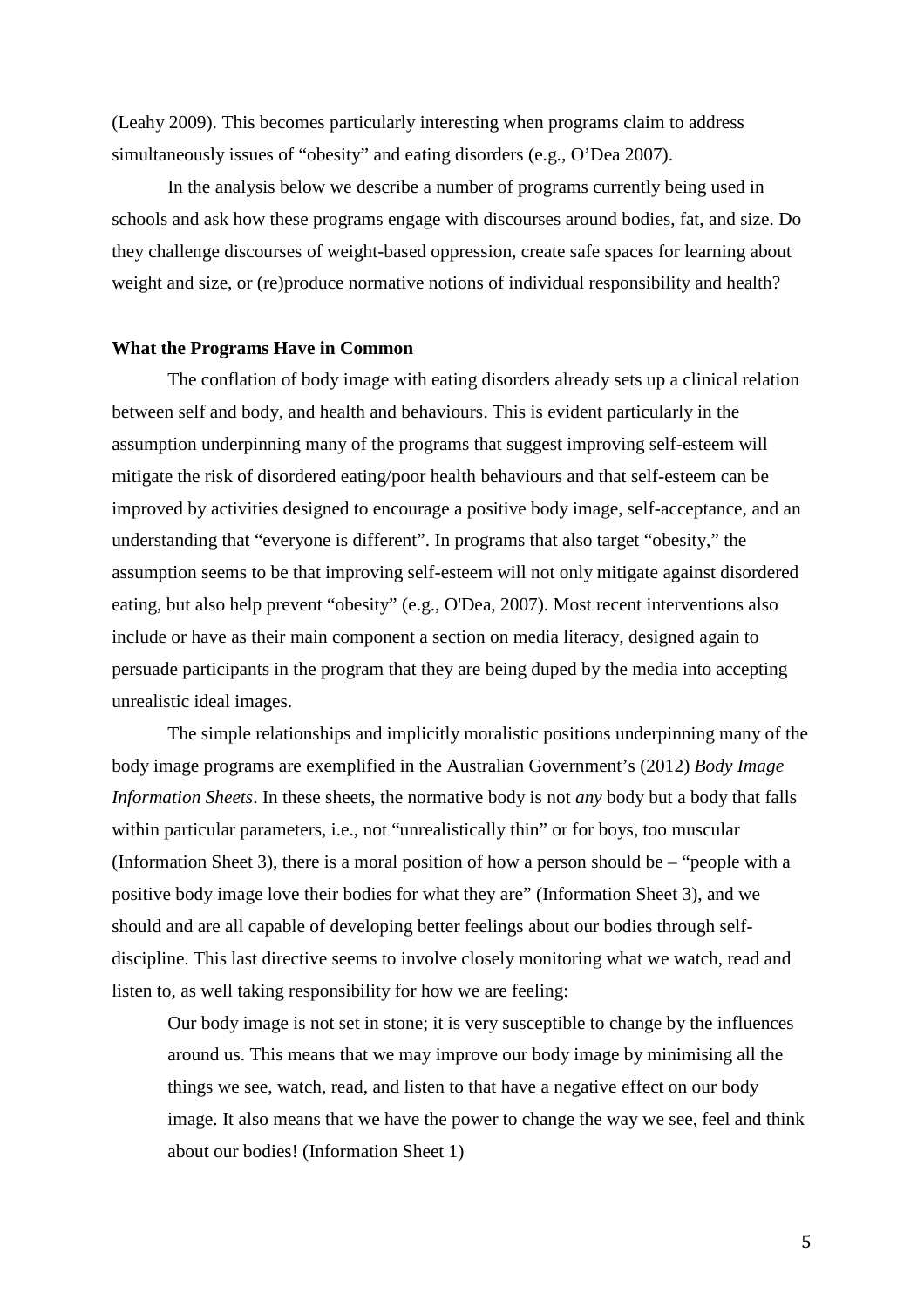In Information Sheet 5, we are also incited to "think and feel" happy: "try saying something positive to yourself everyday, (i.e. 'I love my body'), you may just start believing it."

Through a series of imperatives, readers are ordered to take charge of their lives, to closely monitor everyday behavior, and govern their everyday thoughts and feelings. Given the ubiquity of images of slim and attractive bodies in all forms of media, together with the fat hate and shame evident in these same media, to realize these directives might necessitate withdrawing from normal life! The degree of power that one is assumed to have over one's actions, one's environment, and one's thinking is so extreme as to be absurd. However, these messages of individual rationality, autonomy and capacity to change the way one thinks and feels, while not expressed quite so explicitly are evident in other body image programs.

#### **Happy Being Me**

*Happy Being Me* is school-based body image intervention program, usually presented by a trained facilitator (Richardson & Paxton, 2010). It consists of three sessions. The first targets media literacy and the reduction of "the internalization of the cultural appearance ideal." Content covers techniques used to manipulate media images and concepts like "appearance does not equal how valuable you are" and "the "ideal body" differs across time and between cultures" (p. 115). The second session focuses on "fat talk" and teaches ways of handling fat talk directed at self and others. The third targets "body comparison," teaches about negative consequences of body comparisons, and explores strategies to deal with body comparison. Learning processes include didactic presentations, worksheets, role plays, and class discussions prompted by film clips.

The program has been evaluated in Australia (with girls in their first year of high school) (Richardson & Paxton, 2010) and the UK (boys and girls between 10-11 years) (Bird, Halliwell, Diedrichs, & Harcourt, 2013). Assessment instruments used for the evaluation included tests of topic knowledge and questionnaire items on risk factors for eating disorders such as body (dis)satisfaction, attitudes towards appearance, appearance conversation (or talk about body appearance and size), weight teasing, dietary restraint, bulimic propensities, and self-esteem. On the basis of these measures the Australian implementation is claimed to have had a positive impact post-intervention and at three months follow-up. The program, according to the measures, did not have the desired impact on teasing about appearance directed towards peers. The UK program was less successful on the same measures, particularly over the longer term. Emma Bird and her colleagues (2013) explain the failure of enduring effects in a number of ways including: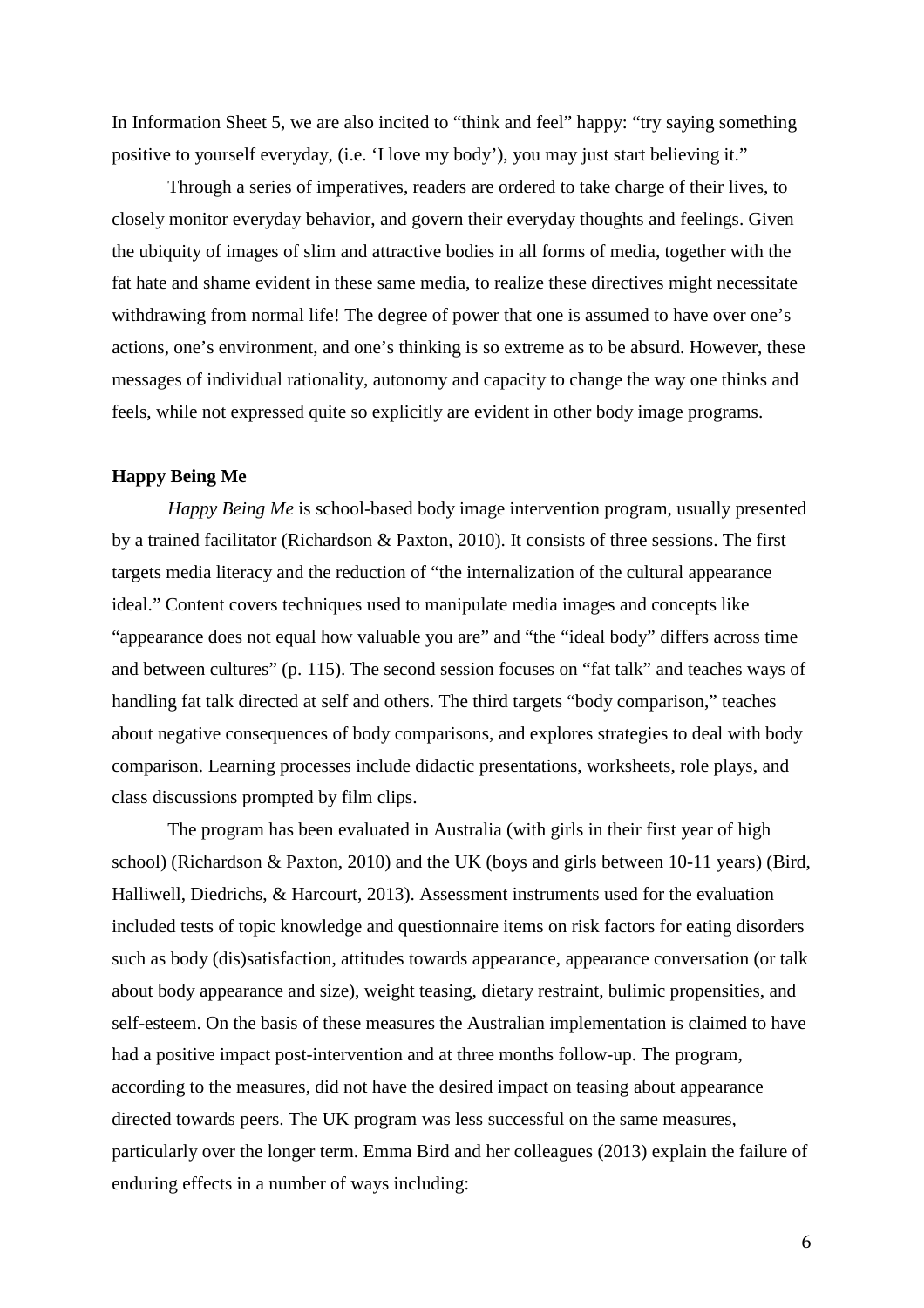Children are regularly exposed to appearance-related pressures … and therefore, it may be that providing three 50 min sessions is insufficient to counter the socially normative behavior described by Jones and colleagues as an "appearance culture." (p. 323)

This seems, at best, a serious understatement and other explanations for the failure of such programs to have lasting effects on children and young people's feelings about themselves will be suggested at the end of this section.

#### **Everybody is Different**

*Everybody is Different* is a program developed by Australian dietician, health, and nutrition researcher Dr. Jenny O'Dea (2007) and published as a weighty 326-page book and online resource. Although part of its rationale is the prevention of eating disorders, as its subtitle suggests, it claims a broader focus: "A positive approach to teaching about health, puberty, body image, nutrition, self-esteem and obesity prevention". This program is interesting particularly because of its claim to address both eating disorders and "obesity" prevention. It is well intentioned and great efforts are made to follow O'Dea's own dictum, "do no harm" (p. 47). For example, in the section, "Weighty issues and child obesity prevention", she urges teachers to consider how "obesity" prevention activities may "inadvertently create or worsen body image concerns among students" (p. 227) and provides case studies on "the adverse effects of the well meaning preventive intentions" (p. 240). But the bottom line of the program is that it continues to address body dissatisfaction through improving self-esteem and encouraging "healthy eating and physical activity amongst children and adolescents" (p. 228). O'Dea argues that such an approach will address the prevention of both "obesity" and eating disorders "because the two issues are inextricably intertwined" (p. 228). This is achieved through activities that develop self-esteem through teaching that "everybody's different" and through education about the benefits of sound nutrition, growth and development lessons and through lessons on media literacy.

O'Dea makes the claim, relatively unjustified we would argue (see Levine & Smolak, 2002), that "[m]edia literacy and media advocacy interventions are effective in the promotion of a positive body image" (p. 98). The main purpose of media literacy lessons in this context "is to encourage self-acceptance and help to reduce the internalisation of the thin ideal and the pervasive body image norms" in the context of "an overall self-esteem building approach" (p. 98). Like many similar programs, the focus of activities is on how particular stereotypes are used to sell products. For example, O'Dea writes, "one of the most salient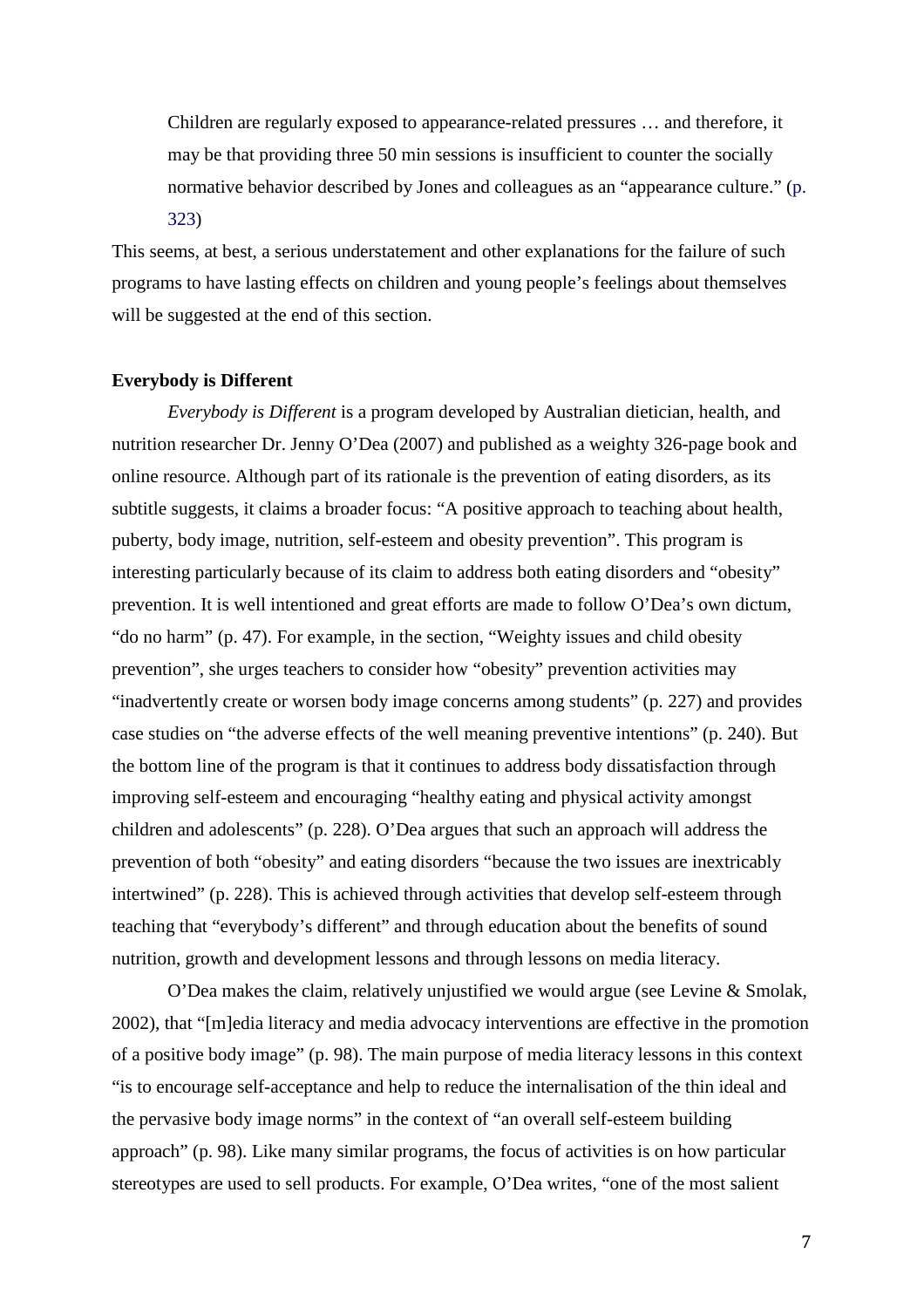lessons of media literacy is that virtually all media messages are linked to marketing activities which have commercial aims" and we "need to be aware of how media operates to create messages and 'sell' ideas and products" (p. 99). Like most of the media literacy components in other body image programs, *Everybody is Different* focuses narrowly on an ideal body constituted in advertisements and completely ignores other messages about fat bodies, including those promoted by government health campaigns and policies, reality TV programs such as *The Biggest Loser*, and regular commentary on the obesity epidemic in talk shows and so on.

#### **Media Smart**

The focus on media is central to another program *Media Smart*, an 8-lesson media literacy program for girls and boys in late primary school or early high school, designed by psychologists from Flinders University. Like other media literacy interventions in the body image field, it assumes that the media plays a major role in children's and young people's negative body image. Like other programs, its approach, therefore, is to demonstrate how the media manipulates images and provide strategies for analyzing and challenging media messages. It is a program intended to be integrated into various areas of the curriculum or to student welfare programs.

*Media Smart* does seem to go further than other body image media literacy programs as it provides more time to develop content and emphasizes the importance of teaching the program in an interactive way and "not talking about eating disorders" (Wilksch & Wade, 2010a, p. 6). However, like other programs, it skirts around the social stigmatization of fat, and continues to reproduce health and medical notions of "overweight." For example, in a list of "don'ts," the program advises to not "comment on other people's appearance or weight" nor "encourage weight as the *only* measure of health" (Wilksch & Wade, 2010b, p. 3). This still suggests that weight should be a measure of health, and does not allow for any critical engagement with that idea. As well, in a section on stereotypes, students are encouraged to think about "any people who do not fit the stereotypes in our society" (p. 5). The suggested examples for "females who might not fit the thin-ideal" are Kim from "Kath and Kim" and Kate Winslet. Kath and Kim are the lead female characters in an Australian situational comedy and while Kath's body certainly does not conform to a thin ideal, it is telling that the fat character, Sharon (played by the Australian comedian, Magda Szubanski) is not featured. We are not invited to like or admire Sharon or to examine how particular stereotypes about fatness are played out with her character. The choice of Kate Winslet also sends some very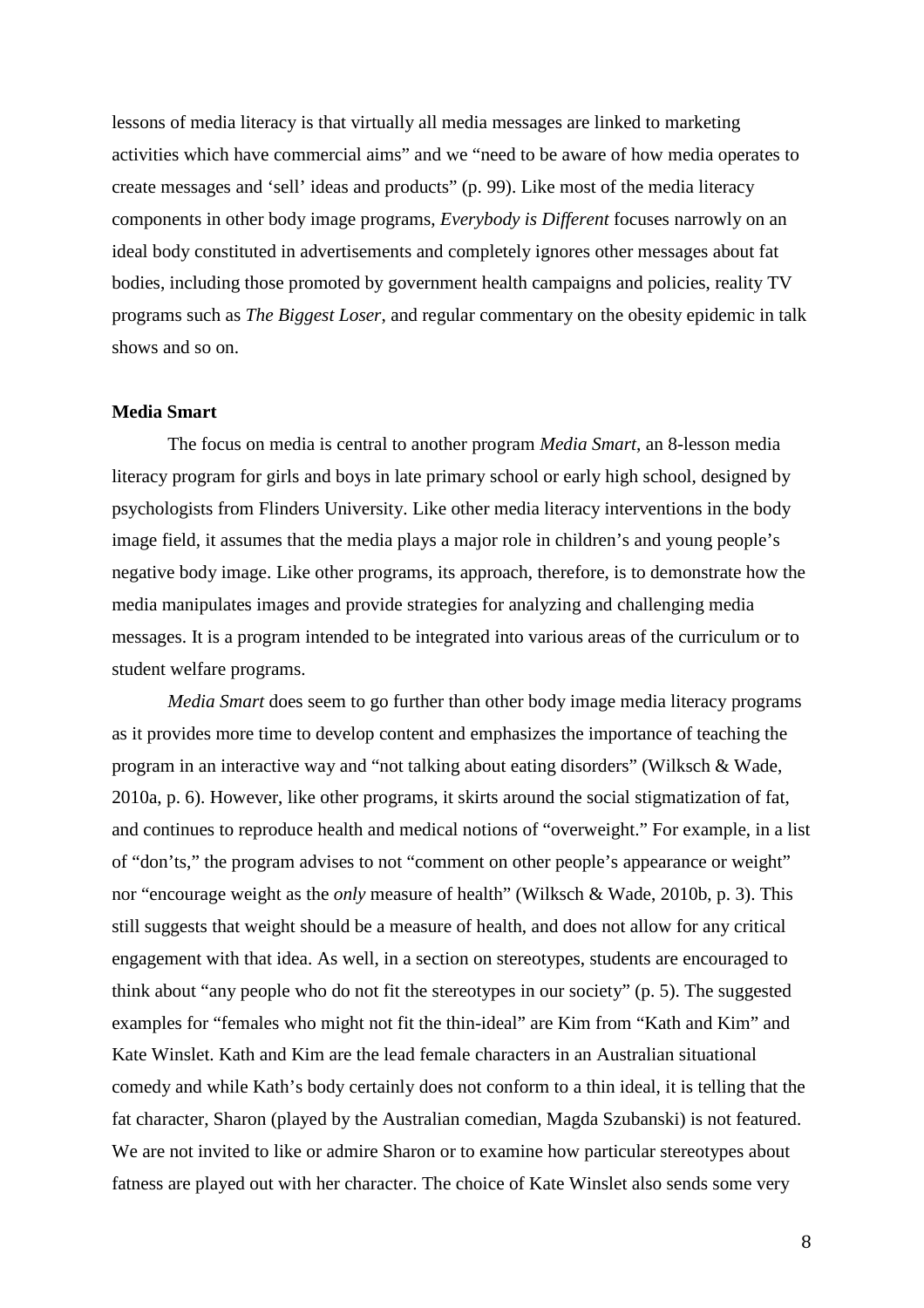ambiguous messages. While she may not conform to the thin ideal (and, really, how thin does the ideal have to be?), her body is clearly not far outside normative social ideals. Does this mean you can be round so long as you are also beautiful? All of this suggests that the designers of the program are not comfortable with directly addressing the stereotyping of the fat body, or in engaging with media messages about fatness.

# **The Problem with Body Image Programs**

First, we want to be clear that we recognize that the programs are well meaning; proponents have assessed a risk, and seek to address this through programs informed by evidence from psychology and social psychology. This grounding, however, seems to us to be a major part of the problem. The programs are limited by a psychological view of individual change and validity associated with measurable outcomes based on psychological scales. The programs are designed with a very specific phenomenon, eating disorders, in mind and are administered to children and young people in educational contexts as broader health interventions.

Second, the programs are very narrow in their focus and assume a rational child or young person who can, through their own will, control the way they think and feel. As unlikely as it seems, there are parallels here with some fat activist approaches to empowerment that call for simply rejecting social norms and instead loving one's fat body. Sam Murray's (2008) critique of fat activism is useful in considering the limitations of these body image programs. Drawing on Merleau-Ponty's theories of the body-subject, she argues that "the individualistic premise of fat activism that offers agency and emancipation through the privileging of the mind over the body is … mythic, as it discounts the culturally and historically specific discourses [and aesthetics] that ... mobilise particular ways of seeing" (p. 170). She argues that "the dominant discourses that have marked and inscribed [a women's] 'fatness' over the course of her life, and that have indeed formed her own corporal schema and mode of being-in-the-world" (p. 174) make reinscribing the meanings of fatness an immensely difficult task. Body image programs ask children and young people to engage in a similar reinscription of their body, to simply ignore and/or reject cultural messages that they have learned from an early age and are continually negotiating in their everyday lives. The responsibility is placed firmly on the children to change their way of being-in-the-world, without acknowledging the intersubjective nature of their everyday existence.

Third, the body image programs do not engage with the complexity of the discourses shaping body ideas, but rather skirt around the edges. The programs claim to be dealing with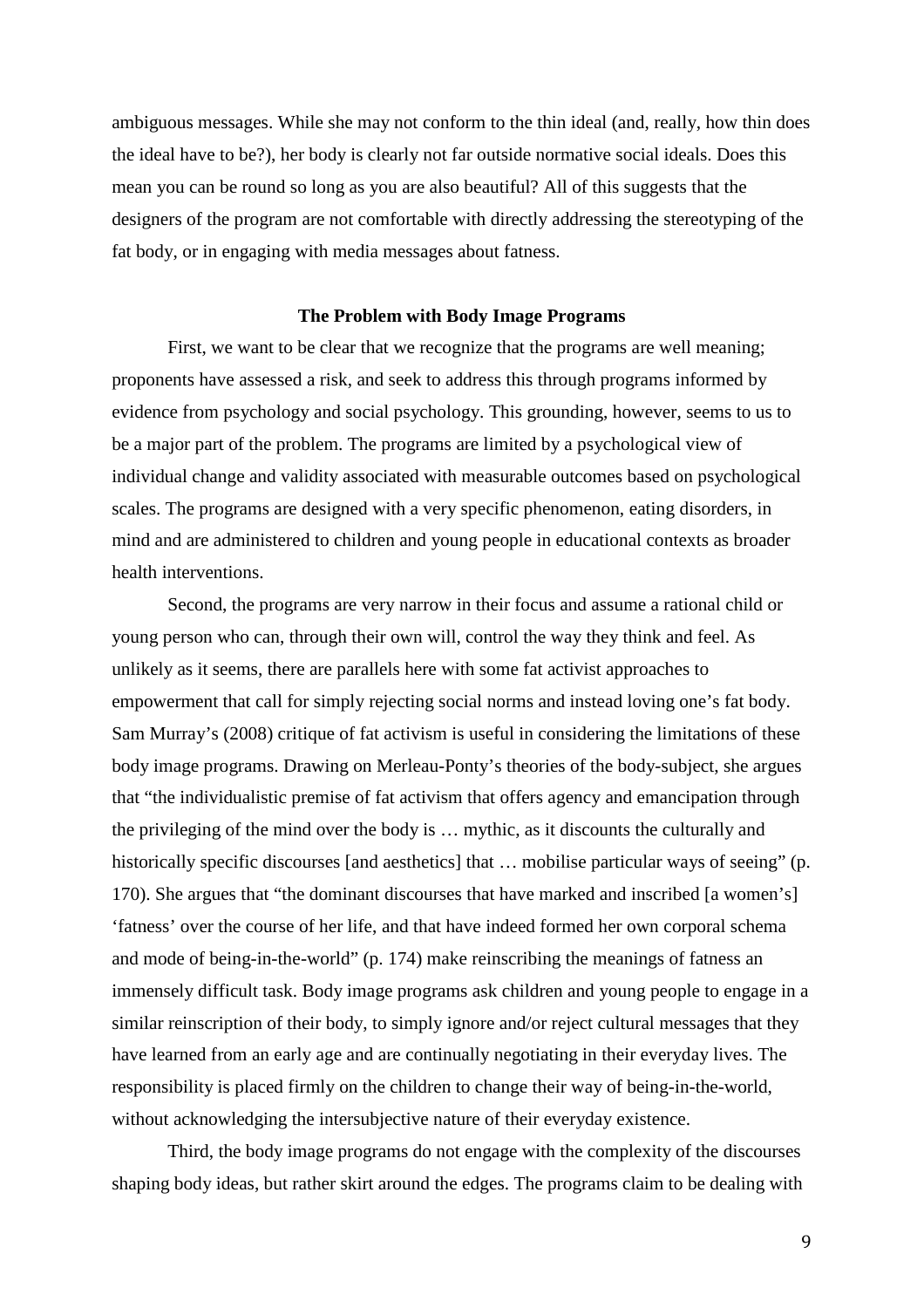cultural stereotypes but in the name of challenging the thin ideal, they reproduce normative notions of the acceptable body. They do not engage at all with stereotyping and stigmatisation of fat bodies, nor do they engage with the multiple and authoritative messages from governments and popular media that fat bodies are not acceptable, and indeed at times even reinforce this idea. In the school context, body image programs are likely to run alongside health education programs that educate about preventing "overweight" and "obesity" through healthy eating and activity. Research with children and young people makes it clear that many associate "healthy lifestyle" practices with avoiding becoming fat (Wright & Burrows, 2004). These ideas are left untouched in the programs we examined.

#### **What Would We Argue For in Relation to Fat Pedagogies?**

First, we argue that the primary purpose of schools is not to address public health issues per se but to educate (see also Gard & Pluim, 2014; St Leger, 2006). This is not to say that schools are not responsible for enhancing children's health by providing safe environments where every child is treated with respect. When a whole school or HPS approach that addresses the school culture is taken - that is, one that addresses body-based teasing, body comments, bullying by teachers and students, school policies around uniforms, and so on – there is a chance of a useful contribution to young people's health and wellbeing. However, as we have pointed out above and as is reiterated in the literature, such an approach is a considerable challenge for a school and requires a commitment that is rarely in evidence.

On the other hand, we would argue that there are a number of places in the school curriculum where pedagogies addressing body stigmatization and the nature and effects of social and cultural ideas about the body and shape could be addressed educationally using a socio-critical approach (see Leahy, O'Flynn, & Wright, 2013). We draw on a quote from a paper intended to guide the design of the Australian national curriculum in Health and Physical Education to explain what this might mean:

The Health and Physical Education curriculum will draw on its multi-disciplinary base with students learning to question the social, cultural and political factors that influence health and well-being. In doing so students will explore matters such as inclusiveness, power inequalities, taken-for-granted assumptions, diversity and social justice, and develop strategies to improve their own and others health and wellbeing. (ACARA, 2012, quoted in Leahy et al., 2013, p. 179)

In the context of a socio-critical approach, we suggest there is some value in media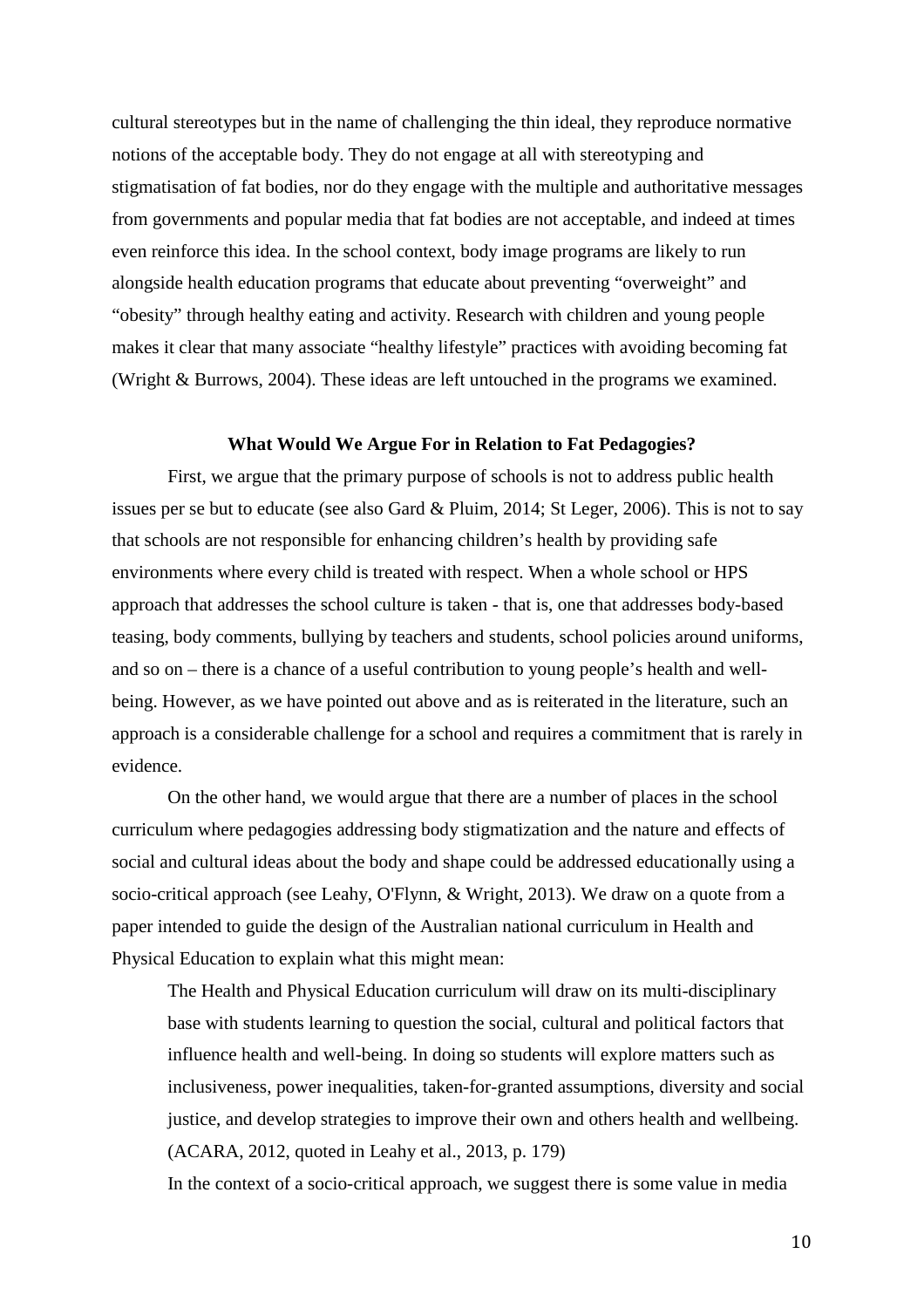literacy around social body norms and that this should be embedded in a broader media literacy program. Such a media literacy program would start from the assumption that choices in language (or image, frames, or camera angles) are not neutral but are motivated, not necessarily consciously, but certainly by particular social values or ways of thinking about the world; that is, meaning making needs to be understood as a social practice (see Wright, 2004). The tools of textual analysis developed within the areas of critical literacy, critical discourse analysis, media literacy, and cultural studies provide the means of critically analysing media texts to help make more visible the work they do in constructing social and cultural values.

It is rarely useful to tell or show students how media texts work to construct particular social values, particularly in the many cases where these social values are very similar to those which they themselves hold. To see the world differently, as in most cases of critical inquiry, the students need to become "active researchers in their worlds" (Wright, 2004, p. 187), interrogators of the taken-for-granted. In the case of media texts, they need to be helped to collect, explain, interpret and present their own data about media texts (see Wright, 2004).

There are many other approaches to fat pedagogy, as illustrated by the many chapters in this *Reader.* Here we argue for the end of interventions such as those described above that, despite their good intentions, serve to reproduce fat prejudice and instead propose a sociocritical approach as one possible fat pedagogy that addresses the issues of body weight and size more broadly, indirectly, and educatively.

#### **References**

- Australian Government (2012). *Body information sheets*. Retrieved from <http://www.youth.gov.au/sites/Youth/bodyImage/informationsheets>
- Bird, E. L., Halliwell, E., Diedrichs, P. C., & Harcourt, D. (2013). Happy Being Me in the UK: A controlled evaluation of a school-based body image intervention with preadolescent children. *Body Image, 10*, 326-334.
- Cash, T. F. (2004). Body image: Past, present and future. *Body Image, 1*, 1-5.
- Davis, K. (1995). *Reshaping the female body: The dilemma of cosmetic surgery*. New York: Routledge
- Gard, M., &, C. (2014). *Schools and public health: Past, present and future*. Lanham, Maryland: Lexington Books.
- Leahy, D. (2009). Disgusting pedagogies. In J. Wright & V. Harwood (Eds.), *Biopolitics of the "obesity epidemic": Governing the body* (pp. 172-182). New York: Routledge.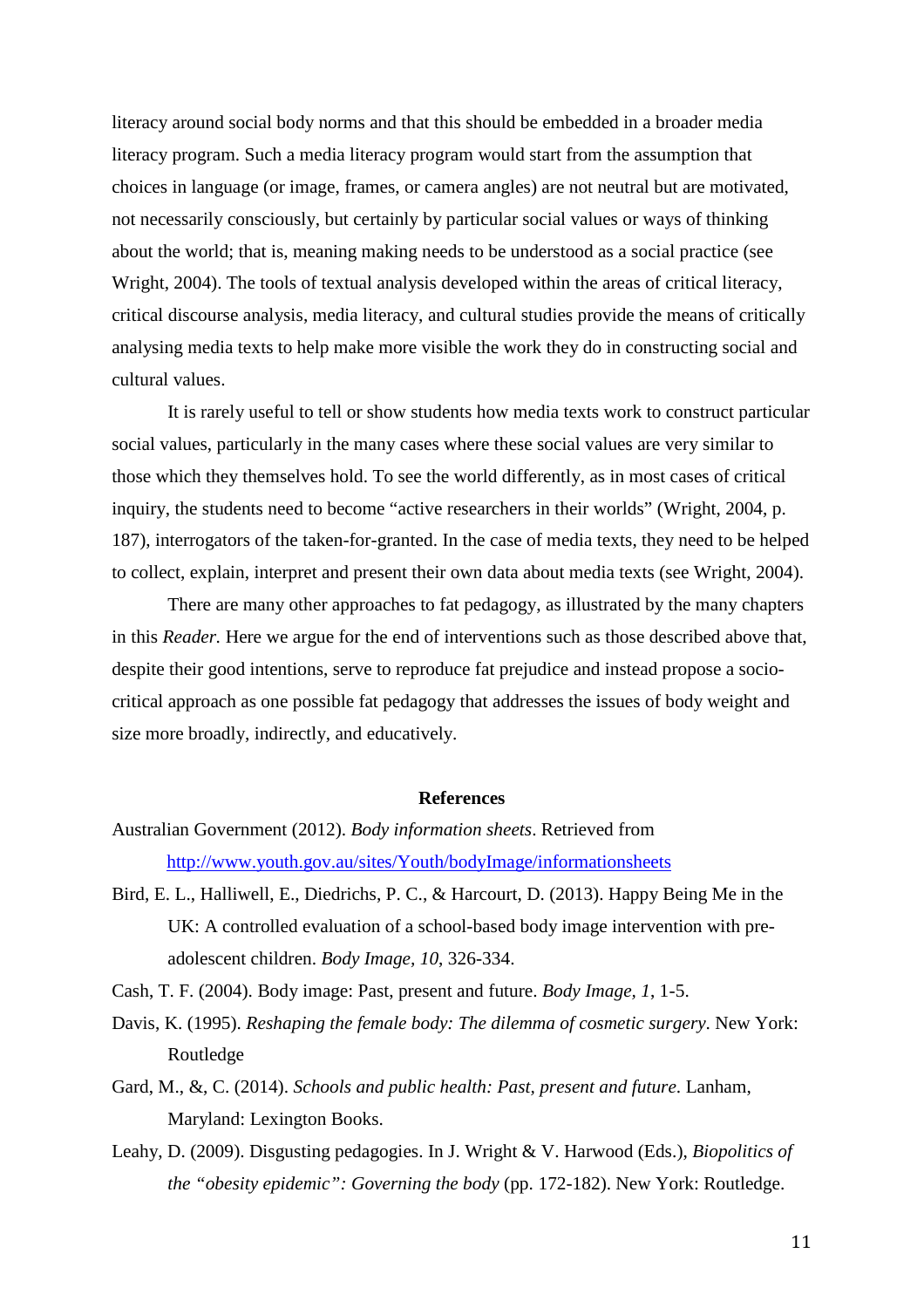- Leahy, D., O'Flynn, G., & Wright, J. (2013). A critical "critical inquiry" proposition in Health and Physical Education. *Asia-Pacific Journal of Health, Sport and Physical Education, 4*(2), 175-187.
- Levine, M. P., & Smolak, L. (2002). Ecological and activism approaches to the prevention and changing of body image problems. In T. F. Cash & T. Pruzinsky (Eds.), *Body image: A handbook of theory, research and clinical practice* (pp. 497-505). New York: Guilford Press.
- McKinley, N. M. (2002). Feminist perspectives and objectified body consciousness. In T. F. Cash & T. Pruzinsky (Eds.), *Body image: A handbook of theory, research and clinical practice* (pp. 55-62). New York: Guilford Press.
- O'Dea, J. (2007). *Everybody's Different: A positive approach to teaching about health, puberty, body image, nutrition, self-esteem and obesity prevention*. Camberwell, Victoria, Australia: Australian Council for Educational Research.
- Pruzinsky, T., & Cash, T. F. (2002). Understanding body images: Historical and contemporary perspectives. In T. F. Cash & T. Pruzinsky (Eds.), *Body image: A handbook of theory, research and clinical practice* (pp. 3-12). New York: Guildford Press.
- Richardson, S. M., & Paxton, S. J. (2010). An evaluation of a body image intervention based on risk factors for body dissatisfaction: A controlled study with adolescent girls. *International Journal of Eating Disorders, 43*, 112-122.
- St Leger, L. (2006). *Health promotion and health education in schools: Trends, effectiveness and possibilities*. Melbourne: Royal Automobile Club of Victoria.
- Vandenbosch, L., & Eggermont, S. (2013). Sexualization of adolescent boys: Media exposure and boys' internalization of appearance ideals, self-objectification, and body surveillance. *Men and Masculinities 16*, 283-306.
- Wilksch, S., & Wade, T. (2010a) *Media Smart: Eating disorder and body image information for presenters*. Content prepared for Monash University, Melbourne, Australia.
- Wilksch, S., & Wade, T. (2010b) *Media Smart: Eating disorder and body image presenter lesson plans*. Content prepared for Monash University, Melbourne, Australia.
- Wolszon, L. R. (1998). Women's body image theory and research: A hermeneutic critique. *American Behavioral Scientist, 41*(4), 542-557.
- Wright, J., & Burrows, L. (2004). "Being healthy": The discursive construction of health in New Zealand children's responses to the National Education Monitoring Project. *Discourse, 25,* 211-230.